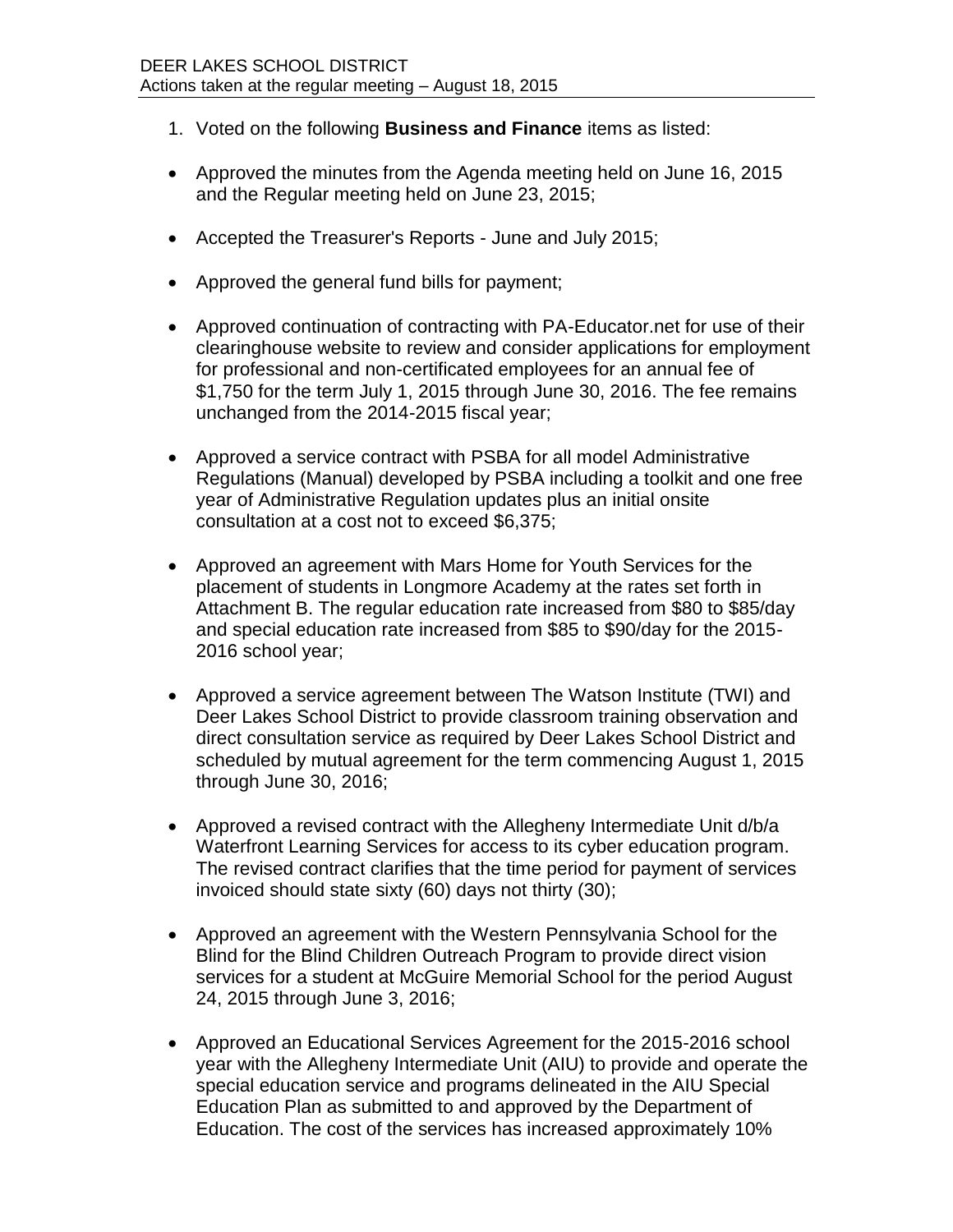over the 2014-2015 school year. This program is for the benefit of students assigned by the District;

- Approved a transportation contract with Kelly Bruno for the 2015-2016 school year at the IRS mileage rate;
- Approved the 2015-2016 bus routes as presented;
- Approved the revised hall monitor job description as presented;
- Approved the revised RN/LPN job description as presented;
- Approved the revised job description for the Communications Coordinator as presented;
- Approved the waiver between DLSD and DLEA to delete the term "Baccalaureate" from the title of the supplemental contract entitled "Senior Dinner Dance/Baccalaureate/Senior T-Shirt" effective immediately. The rate of compensation for the supplemental contract shall remain as stated in the Collective Bargaining Agreement. The term "Baccalaureate" will be deleted in the next collective bargaining agreement;
- Approved the Second Amendment to the Superintendent's Agreement regarding Dr. Logue-Belden's evaluation to determine if any merit raise and the amounts of any such merit raise shall not be conducted until after the School Performance Profile Scores for the preceding year are released to Dr. Logue-Belden;
- Approved the Amendment to the Assistant Superintendent's Agreement regarding Mrs. Barnes' evaluation to determine if any merit raise and the amounts of any such merit raise shall not be conducted until after the School Performance Profile Scores for the preceding year are released to the Superintendent;
- Approved the first addendum to the Memorandum of Understanding for Administrators regarding members of the administrative team who are required to be evaluated pursuant to Act 82 of 2012, as per 22 PA. CODE CH 19. Said administrators will not be evaluated until the School Performance Profile Scores for the preceding year are released to the Superintendent;
- Approved the Collective Bargaining Agreement between the Deer Lakes School District and the Deer Lakes Educational Support Personnel Association from July 1, 2015 through June 30, 2020 and that the President of the Board is authorized to execute the Agreement on behalf of the District;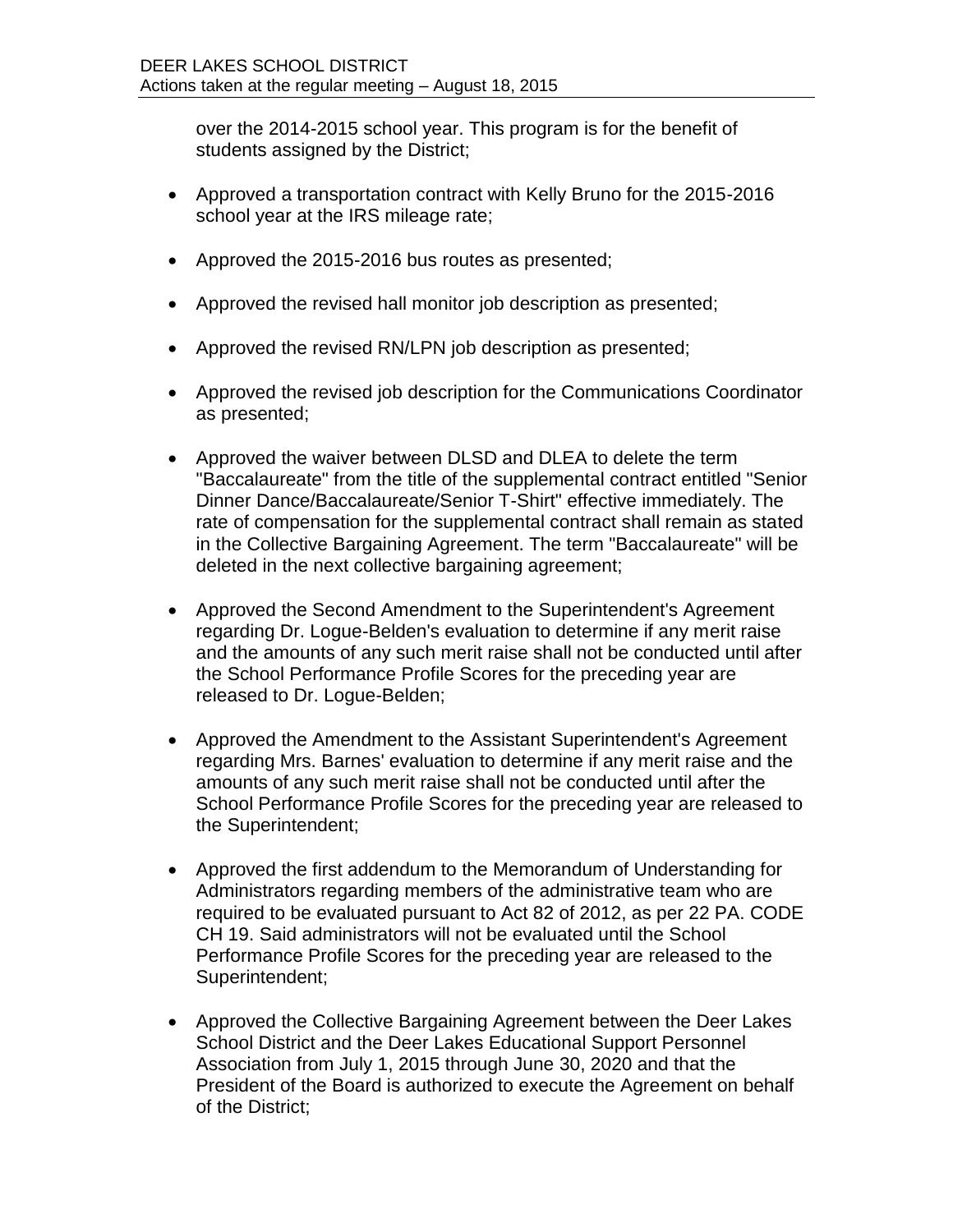- Approved to change the start time of Agenda and Regular Board Meetings for the remainder of the 2015 school year from 7:00 P.M. to 7:30 P.M. Meetings are scheduled for September 8 and 15, October 13 and 20, November 10 and 17, and the Reorganization Meeting on December 1, 2015;
- Approved the expulsion of Student #000019116 from Deer Lakes School District for a period of one (1) calendar year commencing May 8, 2015;
- Approved changing the work year for the Assistant High School Principal Position and the Curtisville Primary Center Principal Position (Mrs. Jennifer L. Cavalancia at \$75,000) from 210 days to 12 months, effective immediately.
- 2. Voted on the following **Education** items as listed:
- Approved the Curtisville Primary Center Student Handbook as presented;
- Approved the East Union Intermediate Center Student Handbook as presented;
- Approved the Middle School Student Handbook as presented;
- Approved the High School Student Handbook as presented;
- Approved the Employee Handbook as presented;
- Approved the Comprehensive Personnel Handbook as presented;
- Approved August 31, 2015 and September 1, 2015 as Act 80 Days for Kindergarten.
- 3. Voted on the following **Personnel** items as listed:
- Accepted the resignations of:
	- Michael P. Leasure, Assistant High School Principal, effective July 24, 2015;
	- Larry S. Graham, Custodian, for the purpose of retirement, effective July 20, 2015;
	- Carrie Stewart-Conjack, East Union Intermediate Center Nurse, for the purpose of retirement, effective immediately;
	- David S. Palmer, High School Principal, effective on a mutually agreed upon date between DLSD and Mr. Palmer's new employer;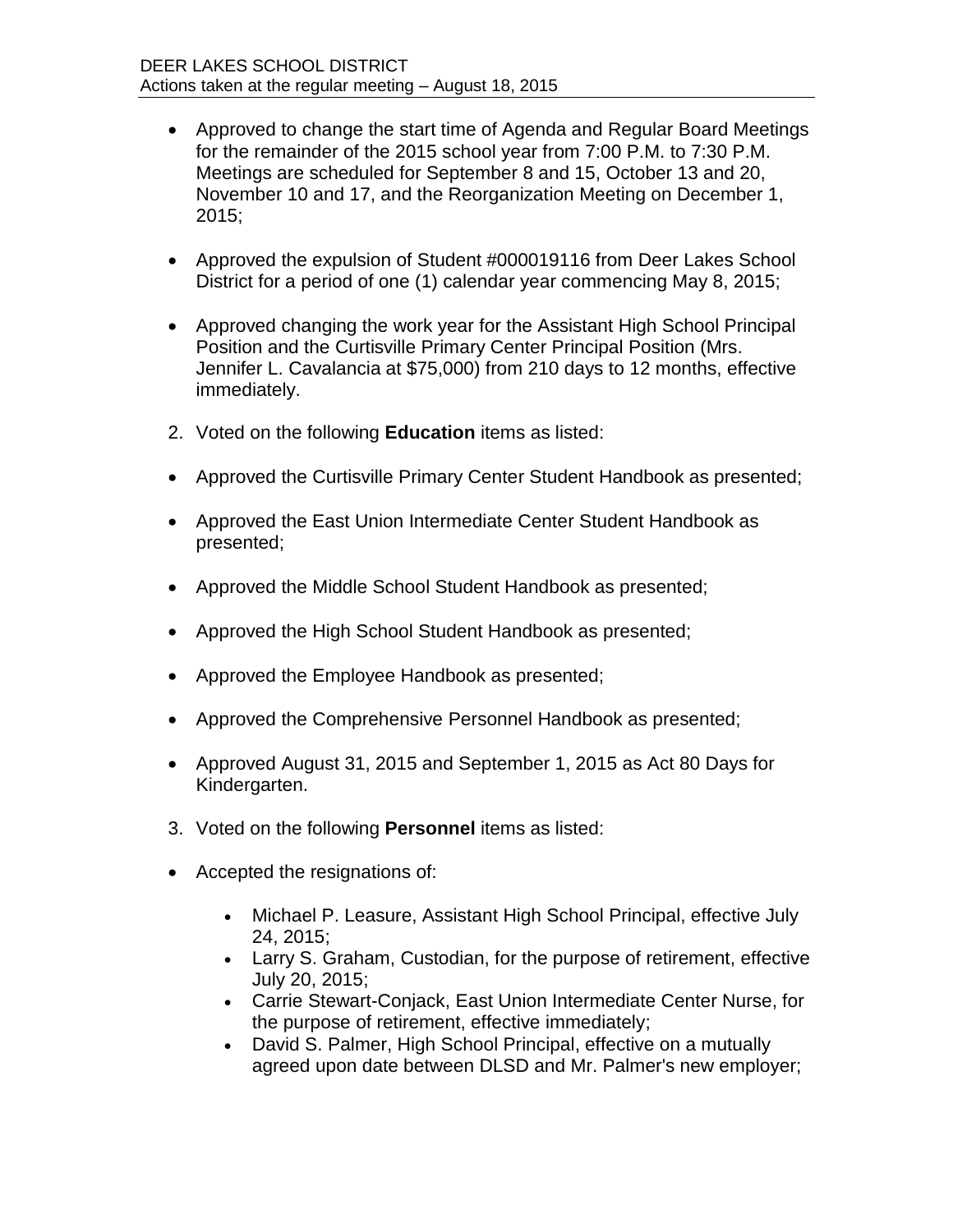- Hired Teresa LaFever in the Food Service Department, salary and benefits per SEIU bargaining unit contract. Mrs. LaFever is currently a substitute in that department;
- Hired Jason L. Cappa as a hall monitor, salary and benefits as per the Collective Bargaining Agreement between DLSD and Deer Lakes Educational Support Personnel Association, PSEA/NEA. (Pending Act 168 Clearance);
- Contracted with James T. Cromie as the Communications Coordinator for the District, on a month to month basis under the same conditions, \$3,000 per month;
- Approved the following in-school suspension supervisors for the 2015- 2016 school year, and the following after school detention supervisors as needed:
	- Barbara Paholich High School In-School Suspension Supervisor at \$105.78 per day
	- Patrice Jones Middle School In-School Suspension Supervisor at \$94.56 per day
	- Jamie LaJevic High School After School Detention Supervisor at \$25 per hour (as needed)
	- Lisa Hildebrandt Middle School After School Detention Supervisor at \$25 per hour (as needed)
- Approved the following cafeteria and playground supervisors for student days (with the exception of early dismissal days) at the following rates:

|                                               | 2014-2015 Rate |                       |         | 2015-2016 Rate |  |
|-----------------------------------------------|----------------|-----------------------|---------|----------------|--|
| Name                                          | <b>Daily</b>   |                       | Daily   |                |  |
| Diane Baumgartel - Middle<br>School Cafeteria | \$43.72        | \$7,956<br>(prorated) | \$44.60 | \$8,160        |  |
| Denise Dezern - Curtisville<br>Cafeteria      | \$43.72        | \$7,956<br>(prorated) | \$44.60 | \$8,160        |  |
| Kelly Carroll - Curtisville<br>Cafeteria      | \$43.72        | \$7,956               | \$44.60 | \$8,160        |  |
| Colleen Zbezinski - East Union<br>Cafeteria   | \$43.72        | \$7,956               | \$44.60 | \$8,160        |  |
| Stacey Kosakowski - Curtisville<br>Playground | \$43.72        | \$7,956               | \$44.60 | \$8,160        |  |
| Charlene Bowser - Curtisville<br>Playground   | \$43.72        | \$7,956               | \$44.60 | \$8,160        |  |
| Kathi Kobik - Curtisville<br>Playground       | \$43.72        | \$7,956               | \$44.60 | \$8,160        |  |
| Donna Blair - East Union<br>Playground        | \$43.72        | \$7,956               | \$44.60 | \$8,160        |  |
| Courtney Iaccio - East Union                  | \$43.72        | \$7,956               | \$44.60 | \$8,160        |  |